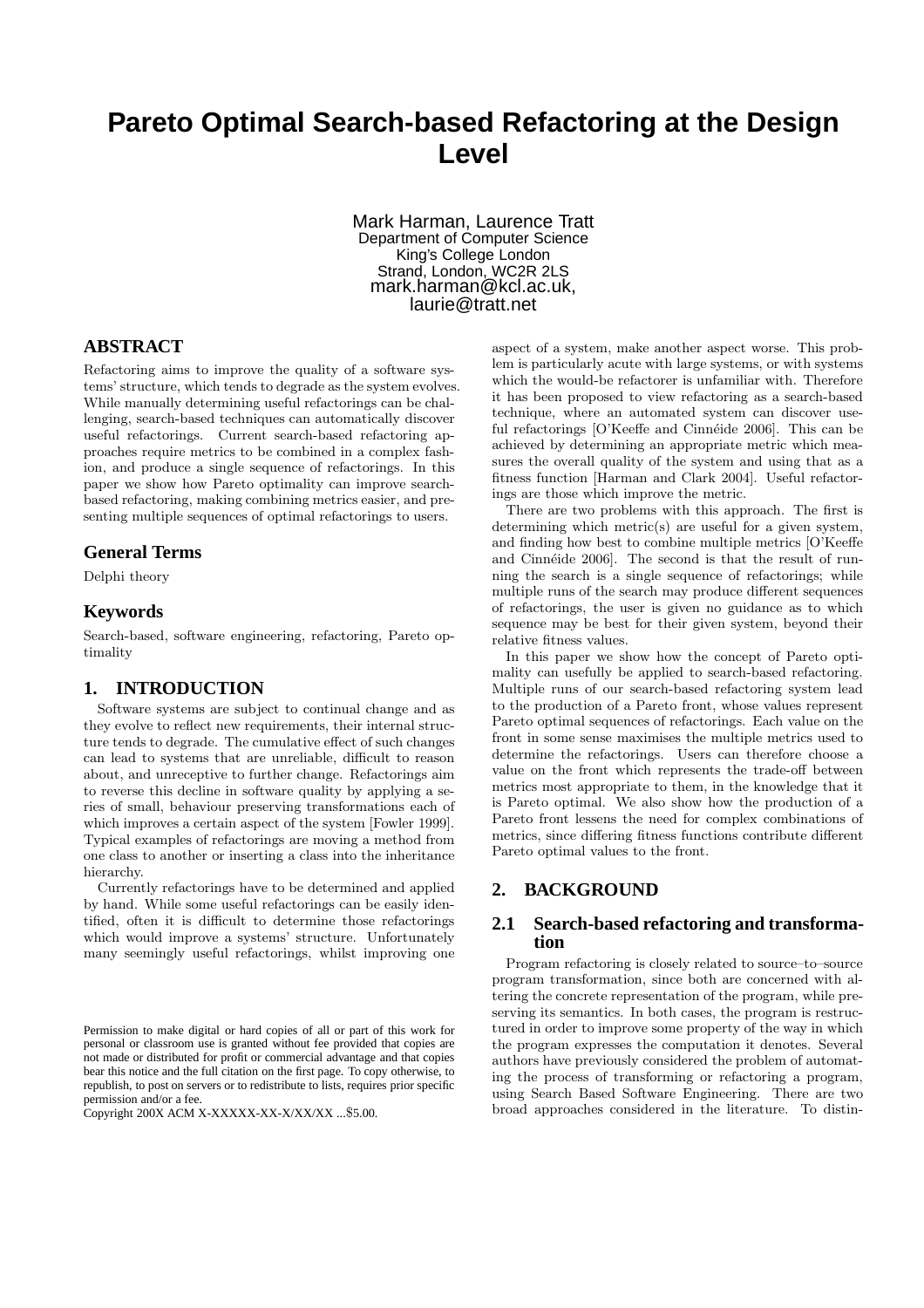guish between them in this paper, we call them the 'direct' and 'indirect' approach.

#### *2.1.1 Direct Approach*

In the direct approach, the program is directly optimized. That is, the possible variants of the program form the search space of the problem. Using this approach the transformation/refactoring steps are applied directly to the program, denoting moves from the current program to a near neighbour in the search space. This approach is best suited to a local search, because semantic preservation can only be ensured by applying a valid transformation to the individual. Therefore, with one exception, all work that has adopted this approach, has used local search techniques, such as hill climbing and simulated annealing.

The single exception is Ryan [Ryan 2000], who used Genetic Programming (GP) to automate parallelization for supercomputers. GP evolves versions of the program which do not necessarily preserve the semantics of the original, because GP crossover and mutation operations may (either subtlety or radically) alter the behaviour of the original program. This means that it is possible that Ryan's approach will produce a version of the program that increased paralellizability, but which is not faithful to the semantics of the original. To address this problem of semantic compliance, Ryan used a set of test cases to measure how close the GPevolved solution was to the original. This formed a part of the fitness assessment for the GP.

However, the problem remains that subtle changes in semantics might mean that the program merely appears to be faithful to the semantics of the original according to the selected set of test cases. For refactoring, this is unacceptable, as the refactored (i.e. transformed) version of the program must be guaranteed to preserve the semantics of the original.

Apart from Ryan's work on GP for parallelization, other work on the direct approach has avoided the use of GAs because of the problem of ensuring correctness when the cross over operator is applied. The parallelization problem was also addressed by Williams [Williams 1998] using the direct approach with local search techniques. More recently, O'Keefe and O'Cinnéide [O'Keeffe and Cinnéide 2006] have applied the direct approach to the problem of refactoring. they use a collection of 12 metrics to measure the improvements achieved when methods are moved between classes. These 12 lower–level metrics are combined using various weightings to assess more subjective and higher level indirect metrics such as 'flexibility' and 'understandability'. The weightings represent the various degrees to which the authors believe that these 12 metrics contribute to the higher level concepts indirectly measured.

#### *2.1.2 Indirect Approach*

In the indirect approach, the program is indirectly optimized, via the optimization of the sequence of transformations to apply to the program. In this approach the program is optimized by a sequence of transformations and it is the set of possible sequences of transformations that form the search space. Fitness is computed by applying the sequence of transformations to the program in question and measuring the improvement in the metrics of interest. In this way, the goal remains the refactoring/transformation of the program, but the optimization is performed on the transformation sequence and fitness is computed indirectly, by applying the transformation sequence to the program.

In the indirect approach, it is possible to apply global search techniques (such as genetic algorithms) because the sequence of transformations can be subjected to arbitrary crossover and mutation operations. The result would be an arbitrarily changed sequence of transformations. However, since all transformations are meaning preserving, all such changes to the sequence are also guaranteed to be meaning preserving, when the changed sequence is applied to the program.

The first authors to use search in this way were Cooper et al. [Cooper et al. 1999], who used biased random sampling to search a space of high level whole-program transformations for compiler optimization. The order of application of optimization steps plays a crucial role in the quality of the results and so the search problem is to identify the optimal application order. Cooper et al. compare the results of their experiments with those obtained using a fixed set of optimizations in a predetermined order, showing that search can find better orders of application. Some whole program transformations may enable others and this is highly program-dependent. Therefore, no single ordering of whole program of transformations will suit all programs.

Williams [Williams 1998] also used a genetic algorithm to find sequences of whole-method transformations in order to optimize method paralellizability. Williams compared the direct and indirect approaches to the parallelization problem, when applied to small laboratory example programs, reporting that the direct approach outperformed the indirect approach. Nisbet [Nisbet 1998] also used a GA to find program restructuring transformations for FORTRAN programs to execute on parallel architectures.

Fatiregun et al. [Fatiregun et al. 2004, Fatiregun et al. 2005] showed how search based transformations could be used to reduce code size and construct amorphous program slices. Their approach also followed the indirect approach, treating the sequence of transformations to be applied as the individual to be optimized, allowing them to explore the relative value of greedy, GA, hill climbing and random algorithms. However, their transformation steps were smaller atomic level transformations than the transformation tactics used by Williams and Nisbet, or the transformation strategies used by Cooper et al. Also, for Fatiregun et al., the goal was to reduce program size rather than to improve performance.

Seng et al. [Seng et al. 2006] propose an indirect searchbased technique using a genetic algorithm over sets of refactorings. In contrast to [O'Keeffe and Cinnéide 2006], the multiple weighted metrics they combine into a single fitness function are based on well-known measures of coupling between program components.

The indirect approach is an example of a search based sequencing problem. Other related sequencing and prioritization problems have also been attacked using Search Based Software Engineering, for example sequencing of requirements implementations [Bagnall et al. 2001, Greer and Ruhe 2004, Karlsson et al. 1998], sequencing of work packages in project planning [Antoniol et al. 2005] and sequencing of test cases for regression test case prioritization [Li et al. , Nashat Mansour, Rami Bahsoon and Baradhi 2001, Rothermel et al. 2001, Walcott et al. 2006].

In all of these problems it is the sequence that is the final result of the optimization process. By contrast, in search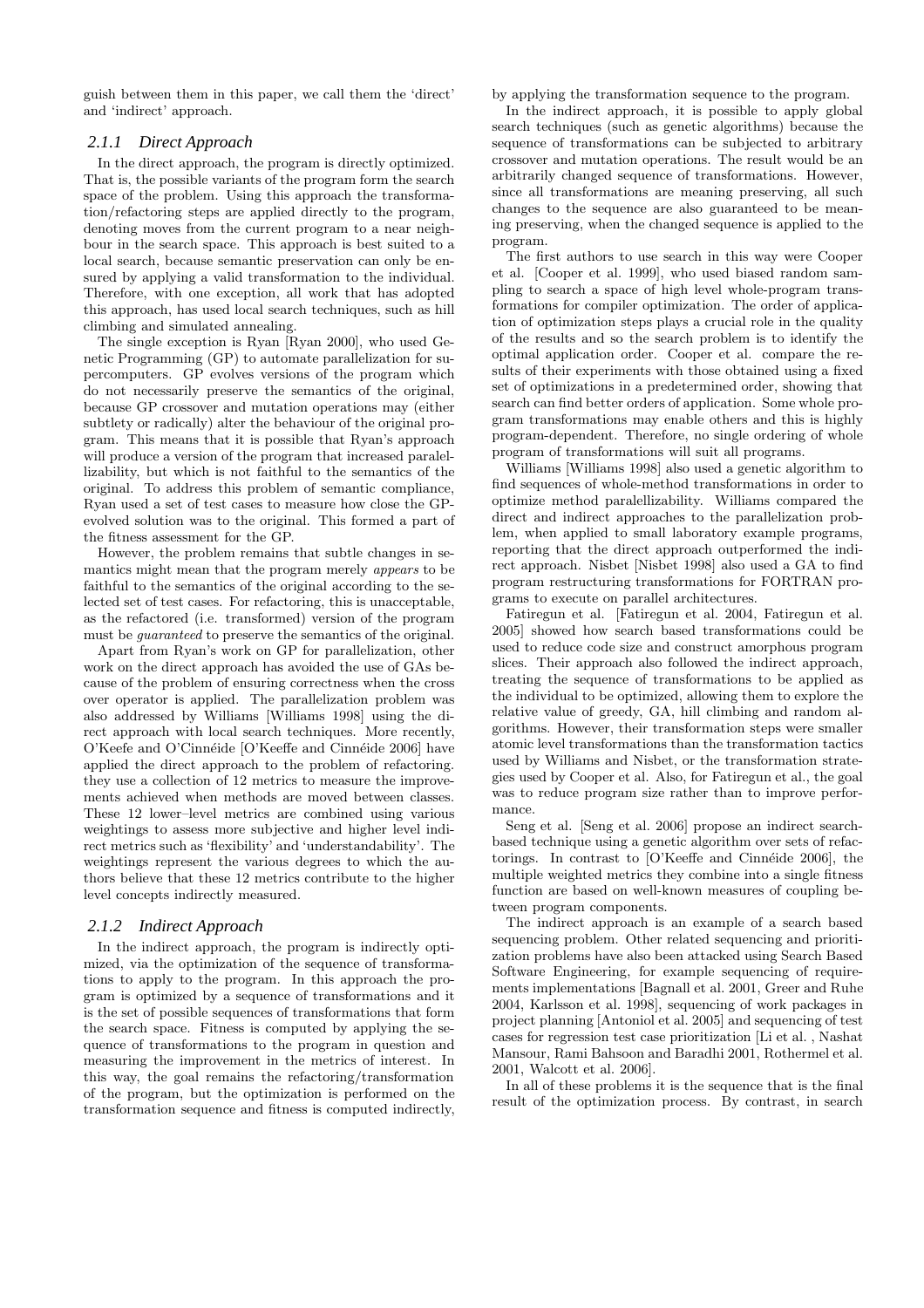based transformation/refactoring the final result is the program obtained by applying the sequence of transformations to the original program, making this a very different kind of sequencing problem.

## **2.2 Problem Statement**

In both the direct and indirect approach, previous work has considered the search based transformation and refactoring problems as single objective search problems. Where multiple metrics have been collected, for example, in the approach to refactoring due to O'Keefe and O'Cinneide [O'Keeffe and Cinnéide 2006], the 12 directly computed source code metrics are combined, using weights, into a single objective fitness function. Weighting is a well-established approach to solving multiple objective problems, but it can suffer from several problems when the choice of weight coefficients is unclear and when the various metric values are not independent, as is the case with search based refactoring. This makes determining the relative quality of the fitness function difficult. Furthermore for some tasks, one may wish to add new metric into the fitness function (or remove certain metrics) to get best use from the system; this is currently an extremely daunting task. A second issue is that multiple runs of a search-based refactoring system may return different results; however the user is given no guidance as to which sequence of transformations may be best beyond their relative fitness values, which often.

We assert that a fundamental problem with existing searchbased refactoring approaches is that the fitness functions are reliant on exceptionally well-crafted combinations of metrics. In this paper we show how the concept of Pareto optimality can lessen the need for well-crafted fitness functions and how it can allow users to choose the most appropriate output of multiple runs of a search-based refactoring system.

# **3. APPROACH**

We have built a general search-based system in the Converge language [Tratt 2004] which reads in arbitrary Java systems, performs search-based refactorings upon them, and returns a sequence of refactorings as its output. As a system is read in, it is converted into a UML-like design model where low-level details in method bodies are largely ignored.

## **3.1 CBO**

In the interests of brevity, we consider two metrics which measure the quality of a system. The first of those is the CBO metric from the [Briand et al. 1999] catalogue of metrics. CBO measures the coupling between classes in a system and is formally defined thus:

$$
CBO(c) = |\{d \in C - \{c\}| uses(c, d) \lor uses(d, c)\}|
$$

where C is the set of all classes in the system and  $uses(x, y)$ is a predicate which is true if there is a relationship between the two classes  $x$  and  $y$  e.g. an attribute or local variable of type  $y$  in  $x$ . As this suggests, although our system refactors at the design level, we record relationships between classes that occur within method bodies. In order to calculate the total CBO of an entire system we sum the CBO of each class:

$$
CBO(C) = \sum_{d \in C} CBO(d)
$$

Since it is considered to be desirable to have systems with

lower degrees of coupling, it is desirable to minimise the CBO value of any given system.

## **3.2 Refactorings**

In similar fashion to [Seng et al. 2006] we consider only the move method refactoring, also reusing the following simple optimisations of the search:

- Each method can be moved a maximum of once.
- Don't move a method if it breaks the system (e.g. don't move a method from a non-abstract class if it overrides a method in an abstract superclass).
- Only move a method to a class there is already a relationship with.

A move method refactoring records three pieces of information: the class  $c$  the method is being moved from, the specific method  $m$  in  $c$ , and the class  $d$  that the method is being moved to.

#### **3.3 Systems under analysis**

For this paper we ran our experiments on the following three systems:

**JHotDraw v5.3** A GUI-based drawing application.

Maven v2.04 A system building tool similar in spirit to make.

#### XOM v1.1 An XML API.

All three systems are non-trivial real world systems, in the region of 20,000 to 40,000 lines of code. JHotDraw was chosen because it has been used in a previous search-based refactoring systems [Seng et al. 2006] as it is often considered an example of good design. Maven and XML represent very different styles of applications, and have very different styles of system design, than JHotDraw.

#### **3.4 Determining search-based refactorings**

Our search-based approach indirect in nature as it optimizes a sequence of refactorings. The search algorithm itself can be considered to be a variant hill climbing approach. In order to determine refactorings, we start with an unadulterated system and record the system's fitness value. We then choose a random move method refactoring and apply the refactoring to the system. The fitness value of the updated system is then calculated. If the new fitness value is worse than the previous value, we discard the refactoring and try another. If the new fitness value is better than the previous, we add the refactoring to our current sequence of refactorings, and the system with that refactoring made to it becomes the new base for the next iteration. Since during each iteration an incredibly large number of possible refactorings can be tried, we set an arbitrary cut off point at which point we consider that no further refactorings can be usefully applied. For our experiments this cut off point is set at 500 attempted refactorings for an iteration, since beyond this point returns diminished to virtually zero. Note that the ordering of refactorings is important since some refactorings may only improve the fitness function after other refactorings have been performed.

The end result of our search is therefore a sequence of refactorings and a list of the before and after values of the various metrics involved in the search.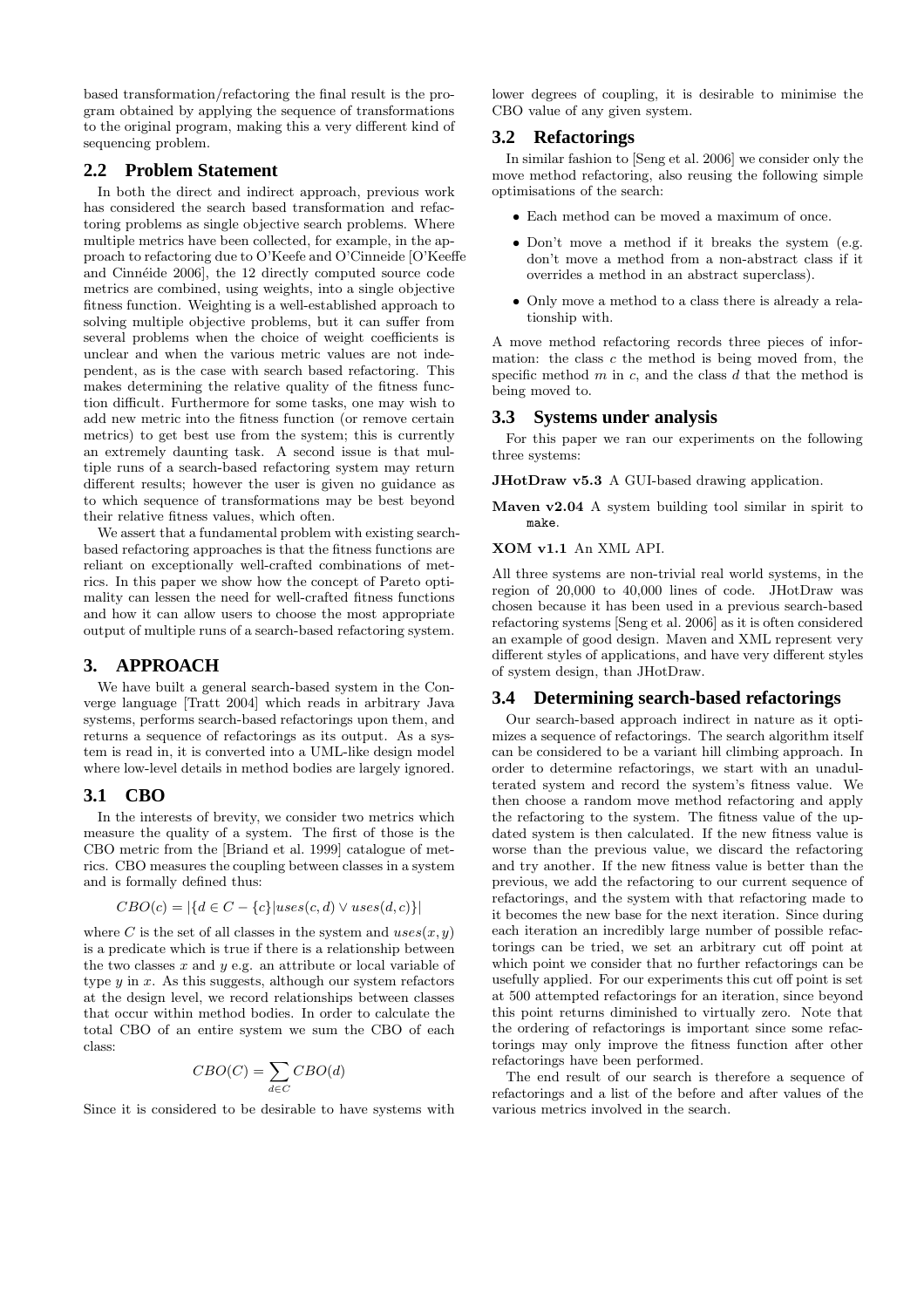# **4. USING A SINGLE METRIC AS A FIT-NESS FUNCTION**

As a simple first experiment, we use the CBO metric as the sole part of a fitness function to determine refactorings. Using the XOM system as an example, its initial CBO value is 351. A representative run of our search-based refactoring approach finds 68 move method refactorings such as:

Move makeProcessingInstruction from NodeFactory to Nodes Move copy from FastReproducer to DocType Move insertChild from NodeFactory to Element

The chain of refactorings found by the search reduces the CBO value to 272. In practical terms this seeming improvement is misleading since the improvement in CBO is at the expense of other desirable aspects of the system. As an example, figure 1 shows that, when the search is guided solely by CBO, the refactored system has emptied several classes of methods, while leading to the creation of a so-called 'god class' i.e. a class with a disproportionately large number of methods in it.



Figure 1: Method distribution in XOM before and after search-based refactoring using the CBO metric as the fitness function. The refactored system has more classes at the extreme ends of the scale.

# **5. COMBINING METRICS**

Using a single metric to guide search-based refactoring has an obvious problems: optimizing only one aspect of the system can make other important measures of quality unacceptably worse. Therefore it is common to combine more than one metric when designing an appropriate fitness function, with the intuitive idea that the combination of metrics should prevent any one metric being unduly favoured.

In the case of the previous example, statistical theory provides a simple 'counter metric' to CBO's tendency to bloat a small number of classes with large numbers of methods. The second metric we use is the standard deviation of methods per class in the system which we write as  $SDMPC(C)$  (note that the number of methods in the system stays constant no matter how many move method refactorings we use). We now come up against an immediate problem: how should

we combine these two metrics into one fitness function? Initial candidates candidates include  $CBO(C) * SDMPC(C)$  or  $CBO(C) + SDMPC(C)$ , possibly with weightings attached to the individual metrics. Previous search-based refactoring approaches [O'Keeffe and Cinnéide 2006, Seng et al. 2006] combine metrics together in often complex fashions, and with the choice of weightings for various metrics often unclear. In similar fashion we initially arbitrarily define our new fitness function to be  $CBO(C) * SDMPC(C)$ .



Figure 2: 20 runs of the search-based refactoring using the  $CBO(C) * SDMPC(C)$  fitness function where each run is in increasingly darker shades of grey. Lower values are better on both axes. The search started in the top-right corner of the graph.

Armed with this new fitness function, we run our searchbased refactoring system again. Figure 2 shows the output from running the system 20 times on XOM; each run takes approximately 3 minutes on an AMD 4200+ desktop PC. As expected, the new fitness function improves the CBO value of the refactored system while also improving the SDMPC of the system. However figure 2 is more notable for two things that it does not tell the user. First which is the 'best' of the 20 sequences of refactorings discovered? Second is this a good fitness function? We tackle both questions in subsequent sections.

## **6. PARETO OPTIMALITY**

In this section we show how the concept of Pareto optimality naturally applies to search-based refactoring. In order to do that, we first define the concept of Pareto optimality and a Pareto front.

#### **6.1 Definition**

The concept of Pareto optimality was originally defined by the Italian economist Vilfredo Pareto<sup>1</sup>. In economics a value is effectively a tuple of various metrics which can be made better or worse. A value is Pareto optimal if moving from it to any other value makes any of the constituent metrics better or worse; it is said to be a value which is not dominated by any other value. For any given set of values

<sup>&</sup>lt;sup>1</sup>Also notable as the man responsible for the  $80/20$  rule!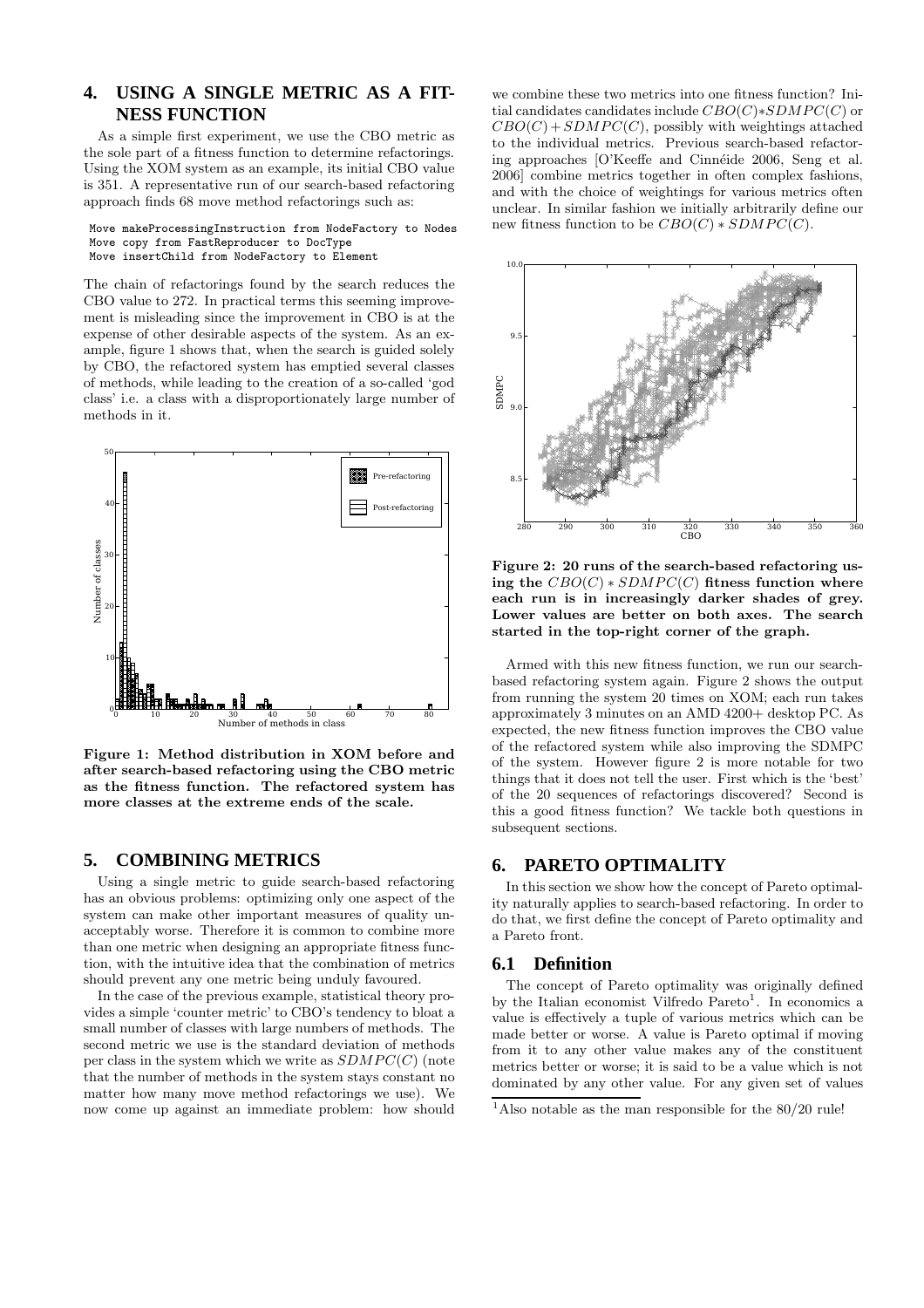there will be one or more Pareto optimal values. The sub-set of values which are all Pareto optimal is termed the Pareto front.

In the context of search-based systems, one additional concept is important. In theory for a search-based system there is a 'true' Pareto front — that is, the front from which no other combinations of refactorings can produce any more Pareto optimal values. We assume that production of this 'true' front is impossible analytically, and impractical through exhaustive search. Therefore the front of Pareto optimal values we can create after any given number of runs is considered to be an approximation to the 'true' front. Further runs of the system may improve the front approximation (note that improvements may only improve part of the front, leaving the rest of the front at its previous value). However we do not necessarily expect our approximation to ever reach the 'true' front, and indeed we are unlikely to be able to tell if this has happened, since we can not be sure if further runs of the system might improve the front further. Consequently in the rest of this paper we assume that any given Pareto front is an approximation of the 'true' Pareto front, since this is the reality of Pareto fronts in search-based systems.

## **6.2 Creating a Pareto front**

Figure 2 showed the result of running the search-based system on XOM 20 times. However there is no obvious way to determine which is the 'best' value(s) from the resulting data. Since in this case lower values are better for both axes, intuitively one might expect that the value in the 'bottom left' would be the best possible value — however there are several values that one could argue are the 'real bottom left'.

Figure 3 shows the Pareto front calculated from 2, with the front is in the bottom left of the graph. The user can thus select one of the values on the front knowing that, from the existing runs, he is guaranteed to be picking one of the Pareto optimal points.



Figure 3: The XOM refactoring Pareto front from figure 2.

All the points on a Pareto front are, in isolation, considered equivalently good. In such cases, it might be that the user may prefer some of the Pareto optimal points over oth-

ers. For example user who are more interested in achieving a low CBO than they are in a low SDMPC then will pick a point on the left of the front.

Often one finds that the user often has further criteria which allows them to pick from one the Pareto optimal values. In our case an important additional criteria is the number of refactorings that it takes to get to a given point on the Pareto front: often a developer would prefer to perform as few refactorings as possible to achieve an improved system. In figure 3 for example, points on the front range from 211 to 231 refactorings.

## **6.3 Pareto fronts of data sub-sets**

For search-based refactoring, the additional criteria of the number of refactorings that a developer would need to make is more important in practice than we have hitherto given credit. Because of the simplistic metrics we have used to guide our search, large numbers of refactorings are generated. For example, for JHotDraw our search will typically suggest over 350 move method refactorings. While more complex combinations of metrics would reduce this number significantly (see [Seng et al. 2006]), for large systems it is still likely to be the case that developers may not have sufficient resources available to make all suggested refactorings.

The concept of a Pareto front makes as much sense with subsets of data as it does for complete sets. This then allows us to allow developers to determine how much resources they are prepared to make available for refactoring, and to generate a Pareto front that respects that limit. Figure 4 shows the Pareto front resulting from restricting the searchbased refactoring of JHotDraw to the first 50 refactorings; for comparison the Pareto front for the full search (which requires over 350 refactorings) is shown in the far bottom left.



Figure 4: The Pareto front created by 20 runs on JHotDraw when limited to 50 refactorings. For comparison the front of the complete search, which involves several times as many transformations, is shown in light grey.

One thing to note about figure 4 is that the number of points on, and general shape of, the Pareto front for the sub-setted data has no inherent relationship to that of the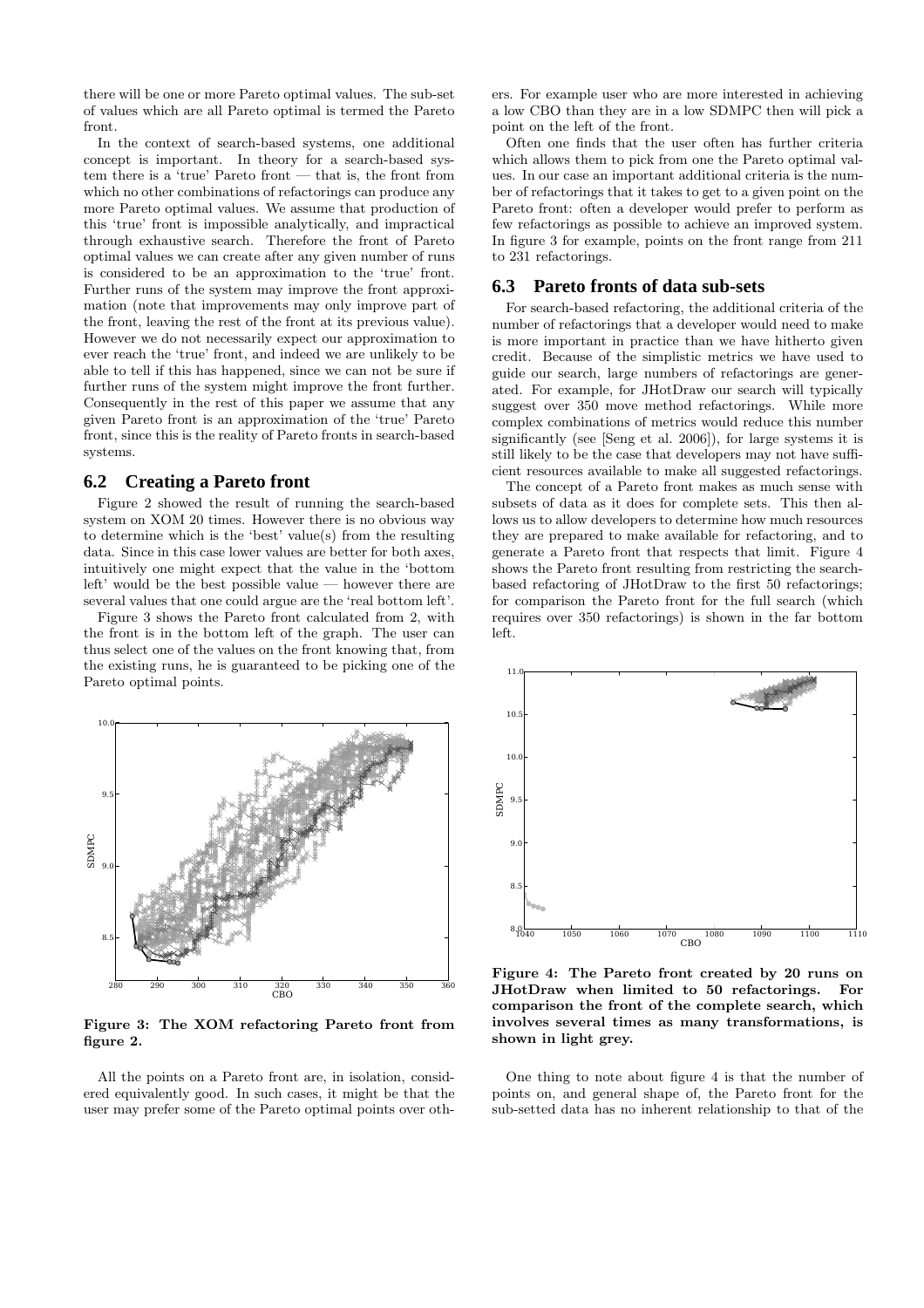front for the full search. Although we do not show it here, in the interests of brevity, one can get surprisingly different shaped fronts for different sub-sets of the refactorings.

## **6.4 Evolution of the Pareto front approximation**

Up until this point we have always used 20 runs of the search-based refactoring system to illustrate our points. Part of the reason for choosing this figure is that it is the point at which the visualizations used thus far are still reasonably uncluttered. However an important question is: how many runs of a search-based refactoring system does it take to produce a good approximation of the true Pareto front?

Figure 5 shows how the Pareto front approximation evolves for the Maven system, showing the evolving approximation after every 20 runs of the search-based system (if we show the front evolving after turn the graph becomes rather cluttered for publication). The first thing we observe is that the very first run of the search system creates a front with 3 points in it: depending on the fitness function, it is possible for a run of the search system to generate multiple points on the front approximation. Our next observation depends on the fact that the visualization captures not only the evolution of the Pareto front approximation, but also only shows the first run which discovered any given point on the front (i.e. if both run M and run N, where  $N > M$ , have point  $(x, y)$  then the graph shows run M as being the source of that point). Knowing this, we can see that by run 20 the Pareto front has evolved substantially over the first run; but from run 20 to run 40 there is relatively little improvement. Indeed, only runs 100 and 140 (and, to a lesser extent 60 and 180) make substantial updates to the front approximation.

As figure 5 shows, while longer runs of the search system create better front approximations, one gets surprisingly good results after relatively few runs. For very large software systems, where running the search system may be quite slow, this is an important result as it allows developers to get reasonable quality answers quickly. Furthermore since the front approximation is an additive process – in other words, subsequent runs of the search system may improve the front approximation, but can't make it worse – developers are free to execute extra runs of the system if they feel they have not yet achieved points of sufficient quality on the front approximation.

# **7. MULTIPLE FITNESS FUNCTIONS AND PARETO OPTIMALITY**

Pareto optimality allows us to determine if one fitness function is inferior or not to another: broadly speaking, if fitness function f produces data which, when merged with the data produced from function  $f'$ , contributes no points to the Pareto front then we define  $\hat{f}$  to be inferior to  $\hat{f}'$  (notice that we do not define a notion of superiority, simply noninferior). While theoretically one needs to test all possible inputs to  $f$  to confirm this, one need only find one counterexample to show non-inferiority.

Earlier we noted that two of the more obvious ways to combine the CBO and SDMPC metrics into a fitness function are  $CBO(C) * SDMPC(C)$  and  $CBO(C) + SDMPC(C)$ . Thus far in this paper we have used the former of these two fitness functions to guide our search-based refactoring system. Using the latter fitness function on any of the systems



Figure 5: The evolving Pareto front approximation for Maven after every 20 runs (iterations which do not evolve the front approximation are not shown). Each point on a front approximation represents the first iteration of the search-based system to discover that point.

under examination in this paper, we quickly find that it is non-inferior i.e. it produces distinct Pareto optimal values.

Although it may not be immediately apparent, Pareto optimality confers a benefit potentially more useful than simply determining if one fitness function is worse than another. If two fitness functions generate different Pareto optimal points, then we can naturally combine the different points into a single front. As figure 6 shows, for JHotDraw the two different fitness functions give the user extra Pareto optimal refactoring sequences to choose from.

As this shows, Pareto optimality has many benefits for search-based refactoring. It lessens the need for 'perfect' fitness functions; indeed, as this shows, different fitness functions can increase the diversity of Pareto optimal values presented to the user.

#### **7.1 Fitness values as tuple**

The more diverse the points on the Pareto front, the more choice the user of our search-based refactoring system has. In this section we show one example of a non-traditional approach to a refactoring fitness function that can generate significantly different points on the Pareto front.

First we treat the fitness function not as a combined value of metrics, but as a tuple  $(CBO(C), SDMPC(C))$  of the two individual metrics. A fitness value  $(a, b)$  is considered better than  $(x, y)$  iff  $(a < x \land b <= y) \lor (b < y \land a <= y)$ ; intuitively this says that a fitness value is better than another provided it makes one metric better and the other metric no worse. As figure 7 clearly shows, this technique leads to significantly different Pareto optimal points than the previous two metrics. The purpose of this example is not necessarily to show that this particular fitness function is useful, but rather to show that non-traditional fitness functions may yield useful Pareto optimal values.

# **8. FUTURE WORK**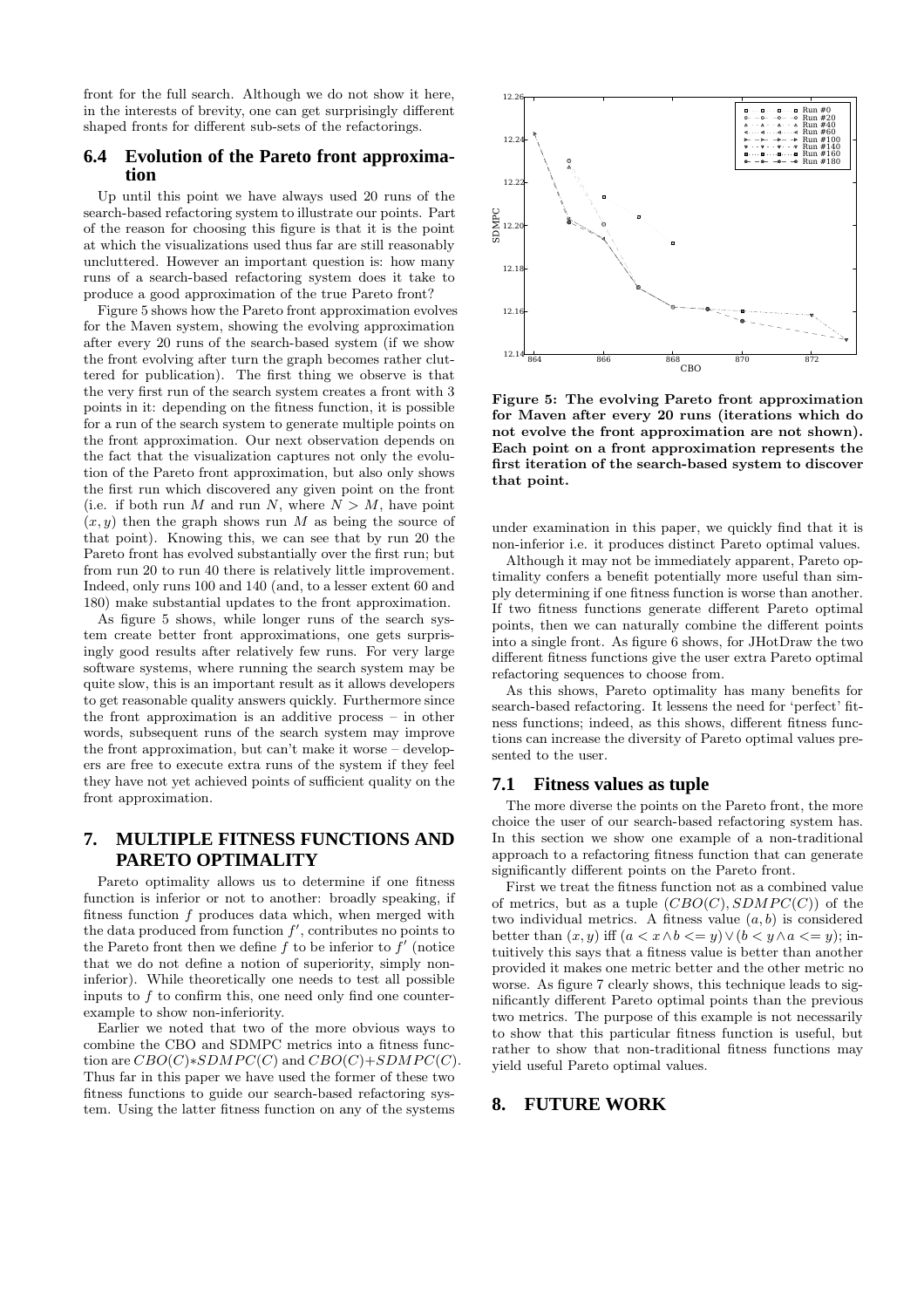

Figure 6: The Pareto front generated by 100 runs of the two fitness functions  $CBO(C) * SDMPC(C)$  and  $CBO(C) + SDMPC(C)$  on JHotDraw. Notice that both fitness functions contribute different point(s) on the front.

While we believe that this paper provides a solid foundation for using the Pareto optimality concept in search-based refactoring, subsequent research could go in many different directions. The most obvious future direction is to extend our search-based refactoring system to measure more complex metrics and to investigate how different combinations of metrics effect the results of the search, and we are currently working to this end.

We also believe that treating refactoring fitness values as tuples may prove more effective than the traditional coalesced fitness values, since one can express more complex constraints such as 'accept a refactoring if it makes metric M better but metric N no more than  $1\%$  worse than its previous value'. This may allow small number of metrics to provide equally convincing real-world results as a larger number of coallesced metrics.

## **9. CONCLUSIONS**

In this paper we first defined the concept of 'direct' and 'indirect' approaches to search-based refactoring and discussed how existing search-based refactoring approaches rely on complex fitness functions with weighted combinations of metrics. We then presented a general-purpose search-based system running on several real-world open-source Java applications. By taking two simple metrics, we were able to show how the concept of Pareto optimality can be usefully applied to search-based refactoring, and how it allows multiple fitness functions to present different Pareto optimal values to the user.

# **10. REFERENCES**

Antoniol, G., Penta, M. D., and Harman, M. 2005. Search-based techniques applied to optimization of project planning for a massive maintenance project. In  $21^{st}$  IEEE International Conference on Software Maintenance (Budapest, Hungary, September



Figure 7: The Pareto front created by 100 runs each of 3 different fitness functions on JHotDraw.

30th-October 1st 2005). IEEE Computer Society Press, Los Alamitos, California, USA, 240–249. Bagnall, A., Rayward-Smith, V., and Whittley, I. 2001. The next release problem. Information and Software Technology 43, 14 (Dec.), 883–890. BRIAND, L. C., DALY, J. W., AND WÜST, J. 1999. A unified framework for coupling measurement in object-oriented systems. IEEE Trans. Software Eng. 25, 1, 91–121. Cooper, K. D., Schielke, P. J., and Subramanian, D. 1999. Optimizing for reduced code space using genetic algorithms. In Proceedings of the ACM Sigplan 1999 Workshop on Languages, Compilers and Tools for Embedded Systems (LCTES'99). ACM Sigplan Notices, vol. 34.7. ACM Press, NY, 1–9. Fatiregun, D., Harman, M., and Hierons, R. 2004. Evolving transformation sequences using genetic algorithms. In  $4^{th}$  International Workshop on Source Code Analysis and Manipulation (SCAM 04) (Chicago, Illinois, USA). IEEE Computer Society Press, Los Alamitos, California, USA, 65–74. Fatiregun, D., Harman, M., and Hierons, R. 2005. Search-based amorphous slicing. In  $12^{th}\ International$ Working Conference on Reverse Engineering (WCRE 05). Carnegie Mellon University, Pittsburgh, Pennsylvania, USA, 3–12. Fowler, M. 1999. Refactoring: Improving the Design of Existing Code. Addison Wesley. Greer, D. and Ruhe, G. 2004. Software release planning: an evolutionary and iterative approach. Information & Software Technology 46, 4, 243–253. Harman, M. and Clark, J. 2004. Metrics are fitness functions too. Proc. International Symposium on METRICS, 58–69. Karlsson, J., Wohlin, C., and Regnell, B. 1998. An evaluation of methods for priorizing software requirements. Information and Software Technology 39, 939–947.

Li, Z., Harman, M., and Hierons, R. Meta-heuristic search algorithms for regression test case prioritization.